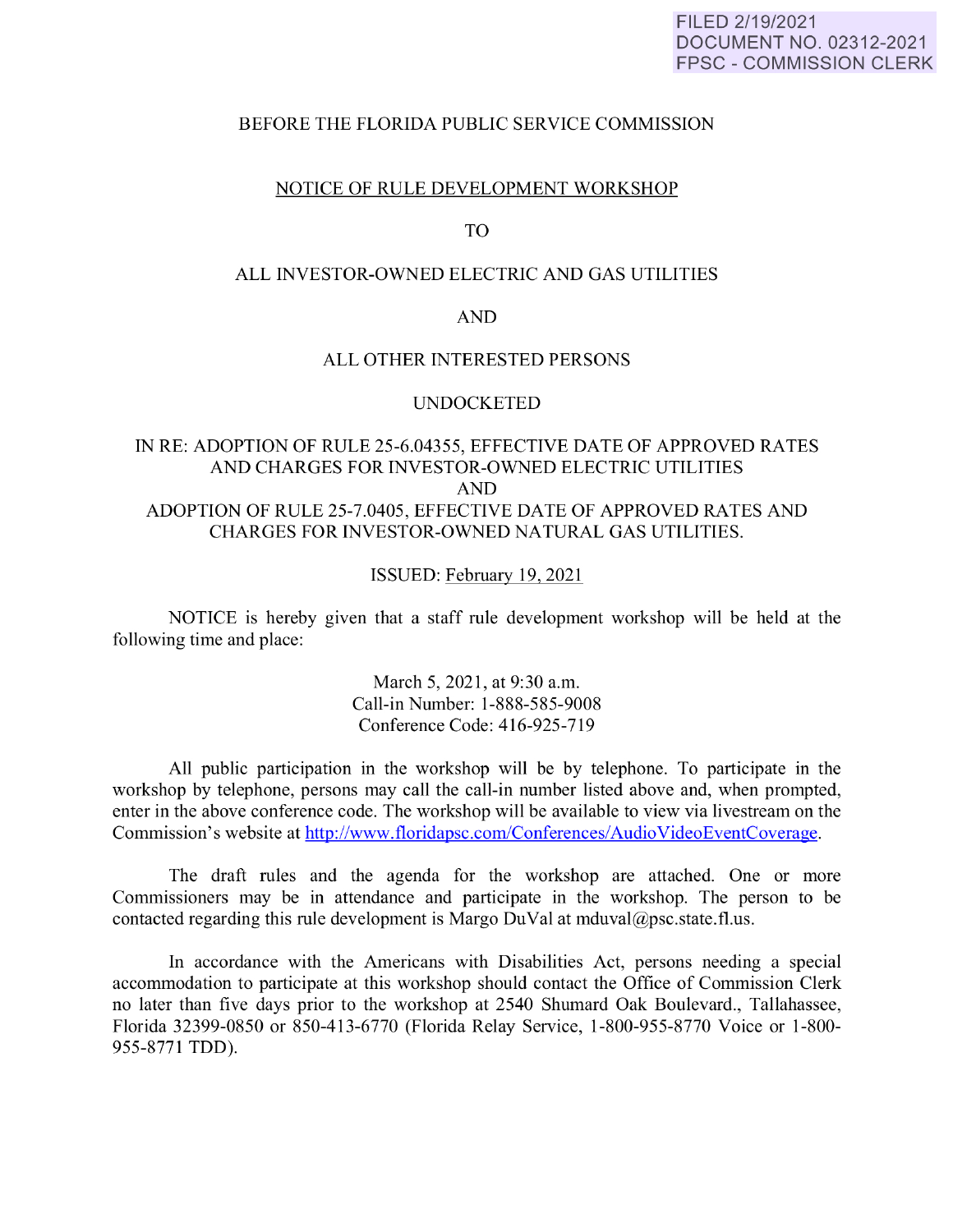# NOTICE OF RULE DEVELOPMENT WORKSHOP UNDOCKETED PAGE2

If a named storm or other disaster requires cancellation of the workshop, Commission staff will attempt to give timely notice to the public. Notice of cancellation will also be provided on the Commission's website (www.floridapsc.com) under the Hot Topics link found on the home page. Cancellation can also be confirmed by calling the Office of the General Counsel at 850-413-6199.

2021. By DIRECTION of the Florida Public Service Commission this 19th day of Februarv,

ADAM J. TEHTZMAN Commission Clerk Florida Public Service Commission 2540 Shumard Oak Boulevard Tallahassee, Florida 32399 (850) 413-6770 www.floridapsc.com

Copies furnished: A copy of this document is provided to the parties of record at the time of issuance and, if applicable, interested persons.

MAD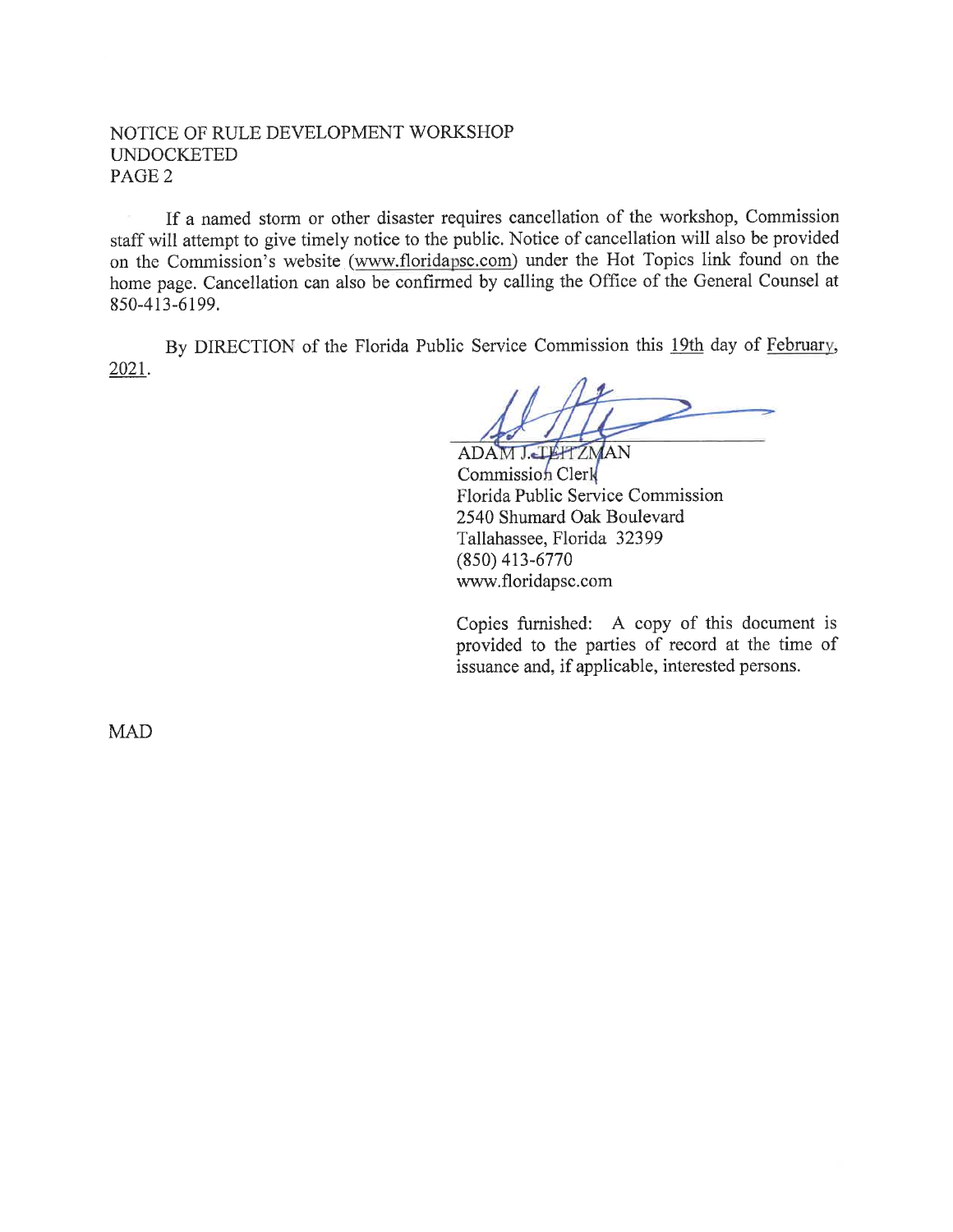| $\mathbf{1}$   | 25-6.04355 Effective Date of Approved Rates and Charges for Investor-Owned                     |
|----------------|------------------------------------------------------------------------------------------------|
| $\overline{2}$ | <b>Electric Utilities</b>                                                                      |
| 3              | (1) The effective date of approved rates and charges is the date on which a utility may        |
| $\overline{4}$ | begin applying approved rates and charges to a customer's bill for service rendered.           |
| 5              | (2) Approved rates and charges shall become effective for meter readings on or after 30        |
| 6              | days from the date of the Commission's vote approving them:                                    |
| $\tau$         | (a) For all rates and charges that the Commission approves through a general rate increase     |
| 8              | proceeding that result in an overall rate increase to customers.                               |
| 9              | (b) For usage-based rates and charges applicable to all customers that the Commission          |
| 10             | approves through a standalone proceeding that result in an overall rate increase to customers. |
| 11             | (3) For all other approved rates and charges, the Commission will determine the                |
| 12             | appropriate effective date within each proceeding.                                             |
| 13             | (4) In no event may the rates and charges be applied to service rendered prior to the          |
| 14             | effective date.                                                                                |
| 15             | Rulemaking Authority 350.127(2), 366.05(1) FS. Law Implemented 366.05(1), 366.06(1) FS.,       |
| 16             | <b>History New</b><br><u> 1990 - Johann Barbara</u>                                            |
| 17             |                                                                                                |
| 18             |                                                                                                |
| 19             |                                                                                                |
| 20             |                                                                                                |
| 21             |                                                                                                |
| 22             |                                                                                                |
| 23             |                                                                                                |
| 24             |                                                                                                |
| 25             | CODING: Words underlined are additions; words in struck through type are deletions from        |

existing law.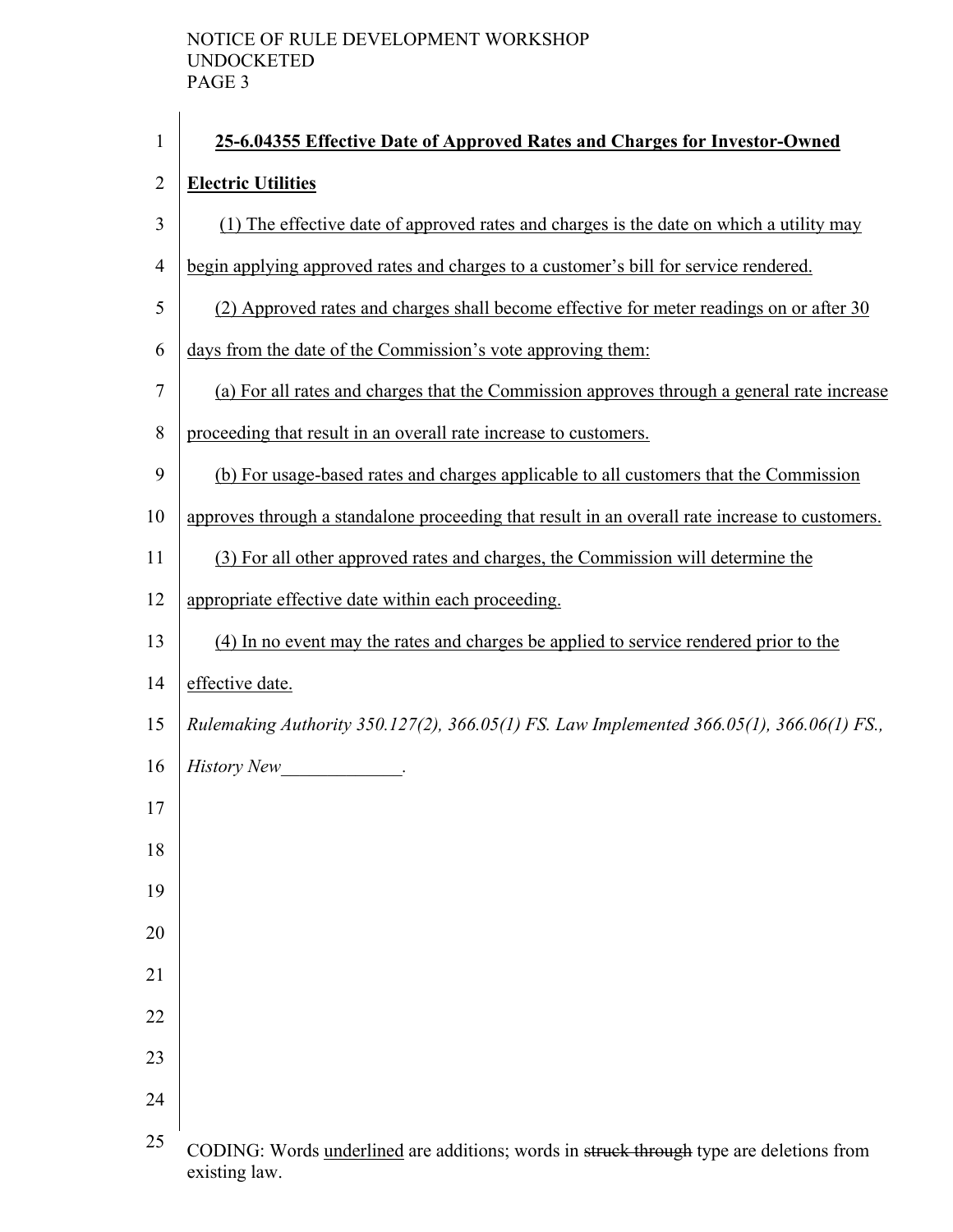| $\mathbf{1}$   | 25-7.0405 Effective Date of Approved Rates and Charges for Investor-Owned                      |
|----------------|------------------------------------------------------------------------------------------------|
| $\overline{2}$ | <b>Natural Gas Utilities</b>                                                                   |
| 3              | (1) The effective date of approved rates and charges is the date on which a utility may        |
| $\overline{4}$ | begin applying approved rates and charges to a customer's bill for service rendered.           |
| 5              | (2) Approved rates and charges shall become effective for meter readings on or after 30        |
| 6              | days from the date of the Commission's vote approving them:                                    |
| 7              | (a) For all rates and charges that the Commission approves through a general rate increase     |
| 8              | proceeding that result in an overall rate increase to customers.                               |
| 9              | (b) For usage-based rates and charges applicable to all customers that the Commission          |
| 10             | approves through a standalone proceeding that result in an overall rate increase to customers. |
| 11             | (3) For all other approved rates and charges, the Commission will determine the                |
| 12             | appropriate effective date within each proceeding.                                             |
| 13             | (4) In no event may the rates and charges be applied to service rendered prior to the          |
| 14             | effective date.                                                                                |
| 15             | Rulemaking Authority 350.127(2), 366.05(1) FS. Law Implemented 366.05(1), 366.06(1) FS.,       |
| 16             | <b>History New</b><br><u>and the state of the state</u>                                        |
| 17             |                                                                                                |
| 18             |                                                                                                |
| 19             |                                                                                                |
| 20             |                                                                                                |
| 21             |                                                                                                |
| 22             |                                                                                                |
| 23             |                                                                                                |
| 24             |                                                                                                |
| 25             | CODING: Words underlined are additions; words in struck through type are deletions from        |

existing law.